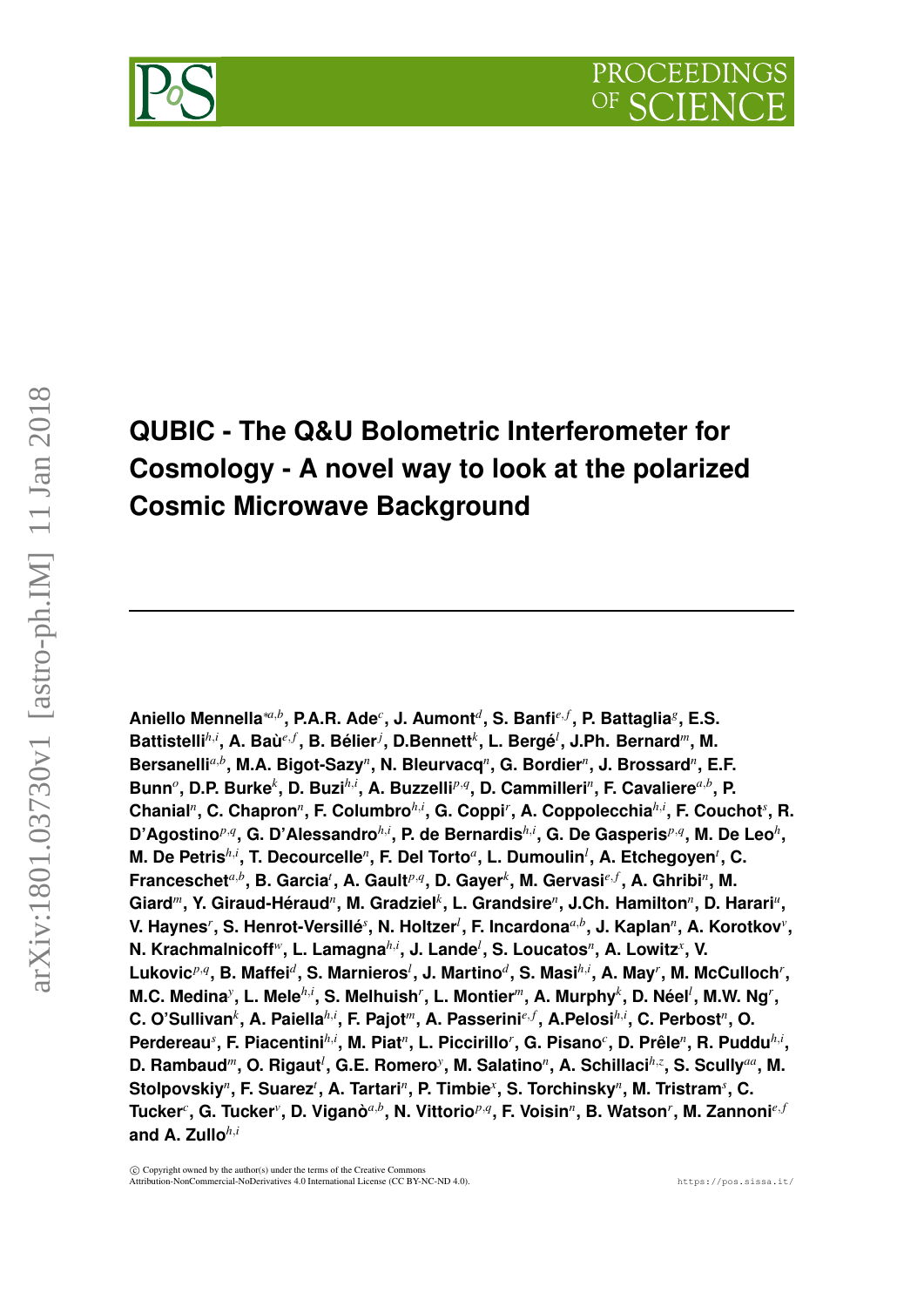*<sup>a</sup>University of Milan, Dept. of Physics, Milano, Italy b INFN Milano 1 section, Milano, Italy <sup>c</sup>Cardiff University, Cardiff, UK d IAS, Orsay, France <sup>e</sup>Università degli Studi di Milano-Bicocca, Milano, Italy f INFN Milano-Bicocca section, Milano, Italy <sup>g</sup>Università Degli Studi di Trieste, Trieste, Italy <sup>h</sup>Università di Roma La Sapienza, Roma, Italy i INFN Roma 1 section, Roma, Italy j IEF, Orsay, France <sup>k</sup>NUIM, Maynooth, Ireland <sup>l</sup>CSNSM, Orsay, France <sup>m</sup>IRAP, Toulouse, France <sup>n</sup>APC, Paris, France <sup>o</sup>Richmond University, Richmond, VA, USA <sup>p</sup>Università di Roma Tor Vergata, Roma, Italy q INFN Roma Tor Vergata section, Roma, Italy <sup>r</sup>University of Manchester, Manchester, UK <sup>s</sup>LAL, Orsay, France t ITeDA, CNEA-CONICET-UNSAM, UTN, Argentina <sup>u</sup>Centro Atomico Bariloche, CNEA/CONICET, Argentina <sup>v</sup>Brown University, Providence, RI, USA <sup>w</sup>SISSA, Trieste, Italy <sup>x</sup>University of Wisconsin, Madison, WI, USA y IAR, CCT La Plata, CONICET/CIC, Argentina <sup>z</sup>California Institute of Techhnology, Pasadena, 91125 CA, USA aaInstitute of Carlow, Carlow, Ireland*

> In this paper we describe QUBIC, an experiment that takes up the challenge posed by the detection of primordial gravitational waves with a novel approach, that combines the sensitivity of state-of-the art bolometric detectors with the systematic effects control typical of interferometers. The so-called "self-calibration" is a technique deeply rooted in the interferometric nature of the instrument and allows us to clean the measured data from instrumental effects. The first module of QUBIC is a dual band instrument (150 GHz and 220 GHz) that will be deployed in Argentina during the Fall 2018.

*The European Physical Society Conference on High Energy Physics 5-12 July, 2017 Venice*

<sup>∗</sup>Speaker.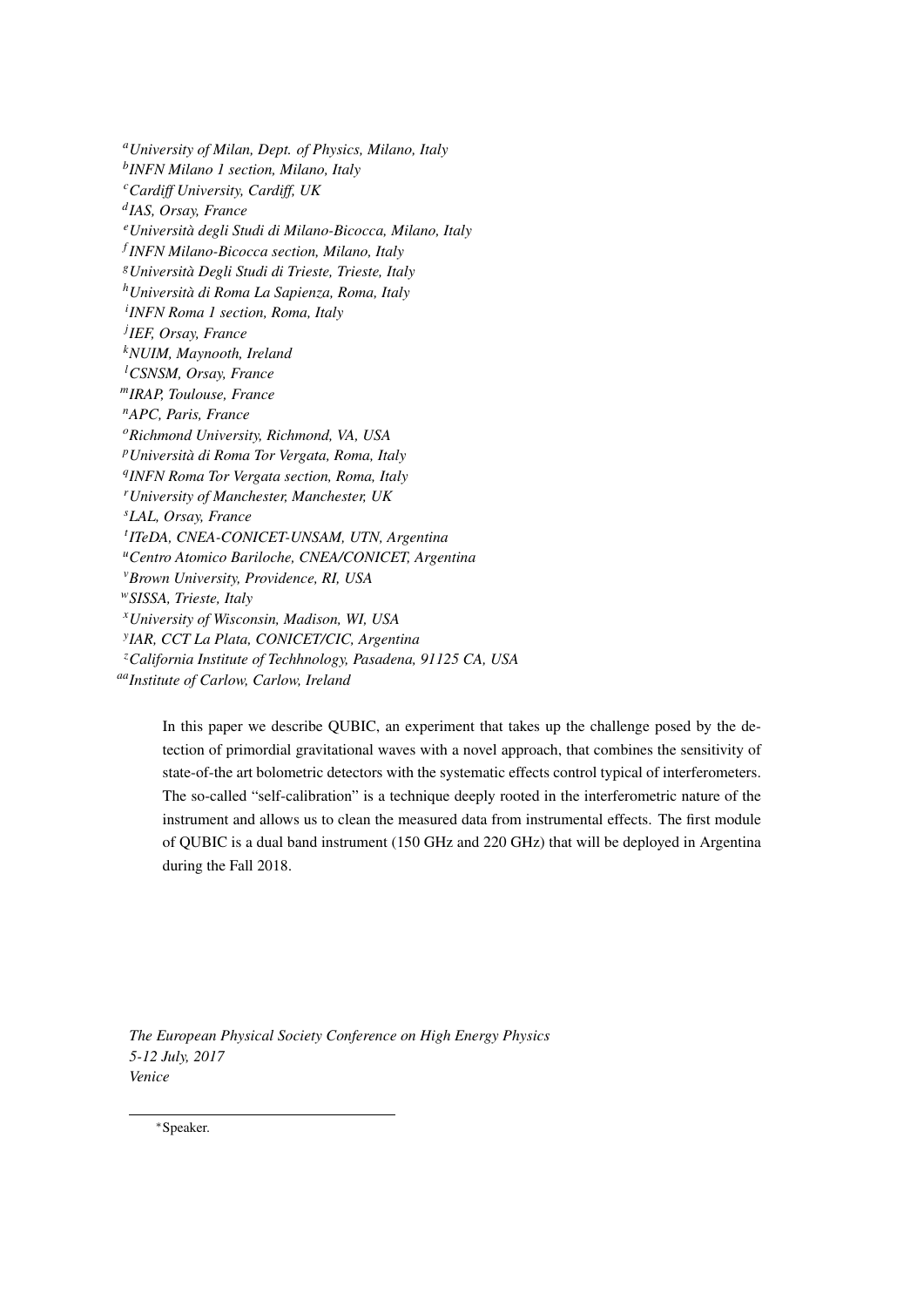# 1. Introduction

QUBIC is an experiment based on the concept of bolometric interferometry [\[1\]](#page-5-0) and designed to constrain tightly the *B*-mode polarization anisotropies of the Cosmic Microwave Background (CMB). *B*-mode searches need multi-frequency sensitive instruments to control foreground contamination, and an unprecedented level of control of systematic effects that should be designed *in-hardware*, as much as possible.

QUBIC addresses these issues in an innovative way, by combining the advantages of interferometry in terms of systematic effects and the sensitivity of bolometric detectors. The first QUBIC module will operate from the ground observing the sky in two spectral bands centred at 150 and 220 GHz [\[2\]](#page-5-0) and will be deployed in Argentina, at the Alto Chorrillos site.

### 2. The instrument

QUBIC is a bolometric interferometer, in which a dual reflector telescope acts as a beam combiner that sums all the signals picked-up by the sky horns onto the detector focal planes. The output of each detector contains interference terms that are the so-called "visibilities" of the selected Fourier modes.

The schematic in the left panel of Fig. [1](#page-3-0) shows the basic elements in the cryostat. The signal from the sky enters the cryostat through a window and a set of filters. A rotating half-wave plate modulates the polarization and then one polarization state is selected by a polarizing grid. An array of 400 back-to-back corrugated horns collects the radiation and re-images it on a dual-mirror optical combiner that focuses the signal onto two orthogonal TES detectors focal planes. A dichroic filter placed between the optical combiner and the focal planes selects the two frequency bands, centered at 150 GHz and 220 GHz. The right panel of Fig. [1](#page-3-0) shows a 3D rendering of the cryostat integrated on the mount and a fore-baffle mounted around the cryostat window.

A fundamental element is a movable shutter placed in the middle of each back-to-back horn. Each shutter acts as a RF switch (a blade that can slide into a smooth-walled waveguide), that is used to exclude particular baselines when the instrument operates in calibrating mode. We call this particular calibration strategy *self-calibration*, which is a key feature of the QUBIC systematic effects control. The interested reader can find details about self-calibration in [\[3\]](#page-5-0).

# 3. Measurement and self-calibration

According to the QUBIC design the image that forms on its focal planes is an interference pattern of the radiation reflected by the optical combiner. Therefore, the signal measured at time *t* by a detector *p* at the focal plane is:

$$
R(p, v, t) = S_I(p, v) + \cos(4\phi_{HWP}(t)) S_Q(p, v) + \sin(4\phi_{HWP}(t)) S_U(p, v),
$$
(3.1)

where  $v$  is the frequency and  $\phi$ <sub>HWP</sub> is the angle of the half-wave plate at time *t*. The three terms *SI*,*Q*,*<sup>U</sup>* in Eq. 3.1 represent the sky signal in intensity and polarization convolved with the so-called *synthetic beam*.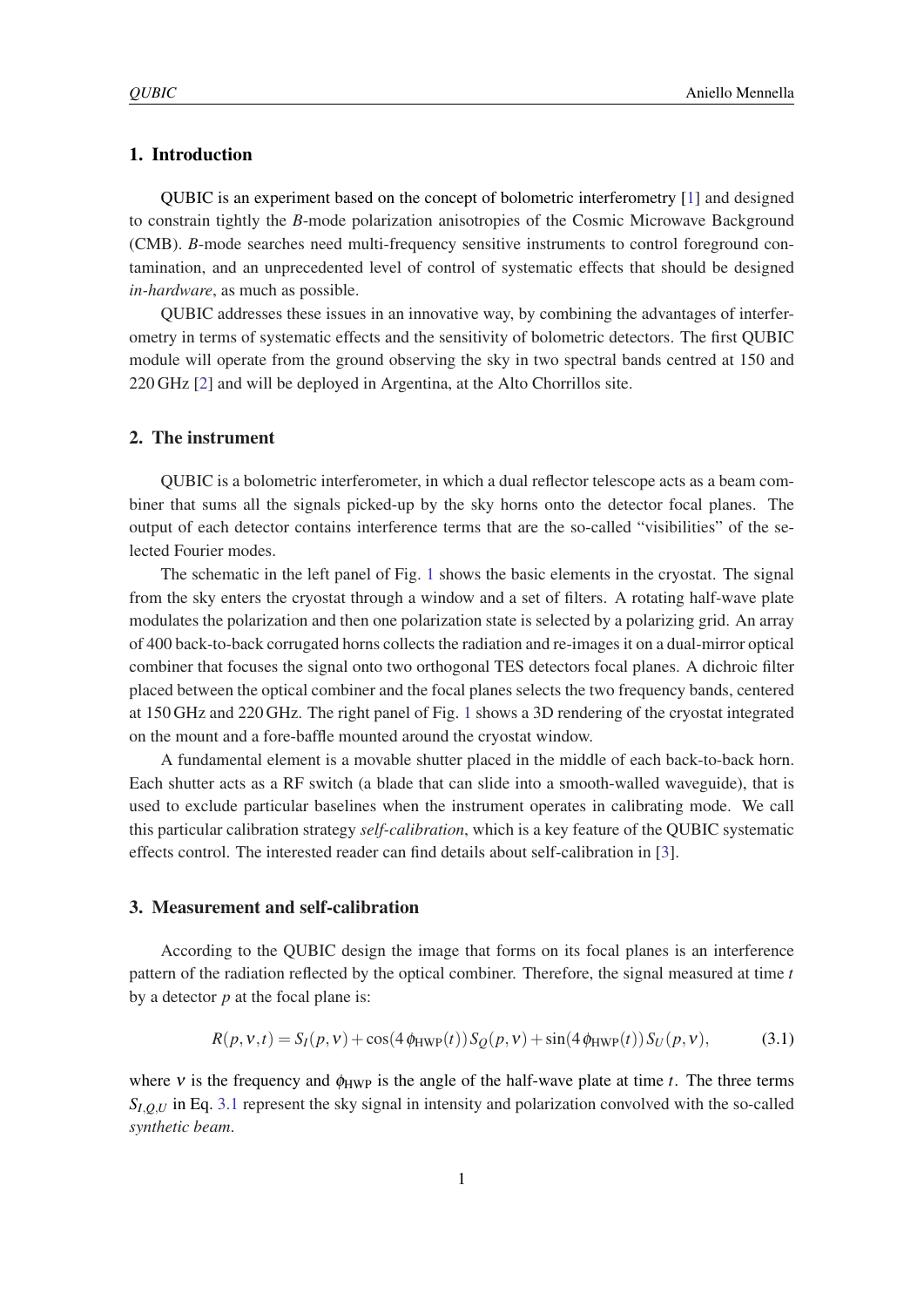<span id="page-3-0"></span>

Figure 1: left: schematic of the QUBIC instrument. Right: the QUBIC cryostat integrated on the mount. A forebaffle is visible on the cryostat aperture window. The mount is approximately  $2 \text{ m} \times 2 \text{ m} \times 2 \text{ m}$  in size, the cryostat is about 1.5 m (height)  $\times$  1.5 m (diameter) and the forebaffle is about 1 m high.

The images in Fig. [2](#page-4-0) help the reader to understand qualitatively this concept. Imagine that QUBIC observes a point source in the far field located directly along the line-of-sight of the instrument with all the 400 antennas open to the sky. The image formed on each of the focal planes (see the right panel of Fig. [2](#page-4-0)) is an interference pattern formed by peaks and lobes. This pattern actually works like a *beam pattern* that convolves the sky signal.

Therefore, if *X* is the signal from the sky (either in intensity, *I*, or polarization,  $Q, U$ ), then the measured signal on the pixel  $p$  is the convolution between the signal and the synthetic beam pattern of pixel *p*. In mathematical form:  $S_X(p) = \int X(\mathbf{n})B_{\text{synth}}^p(\mathbf{n})d\mathbf{n}$ . This means that QUBIC data can be analyzed exactly like the data obtained from a normal imager, provided that we build a window function of the synthetic pattern for each pixel.

A feature that is unique in QUBIC compared to normal imagers is the systematic error control provided by the possibility to calibrate independently each interferometric baseline. This feature is named *self-calibration* and it is based on the possibility to open and close any of the 400 instrument apertures. In the self-calibration mode pairs of horns are successively shut while QUBIC observes an artificial partially polarized source. Then we reconstruct the signal measured by each individual pairs of horns in the array and compare them. The point now is that redundant baselines correspond to the same mode of the observed field, so that a different signal between them can only be due to photon noise or instrumental systematic effects. Using a detailed parametric model of the instrument we can fully recover the instrument parameters through a non-linear inversion process. The updated model of the instrument can then be used to reconstruct the synthetic beam and improve the map-making, reducing the leakage between Stokes parameters (see Fig. [3](#page-4-0)).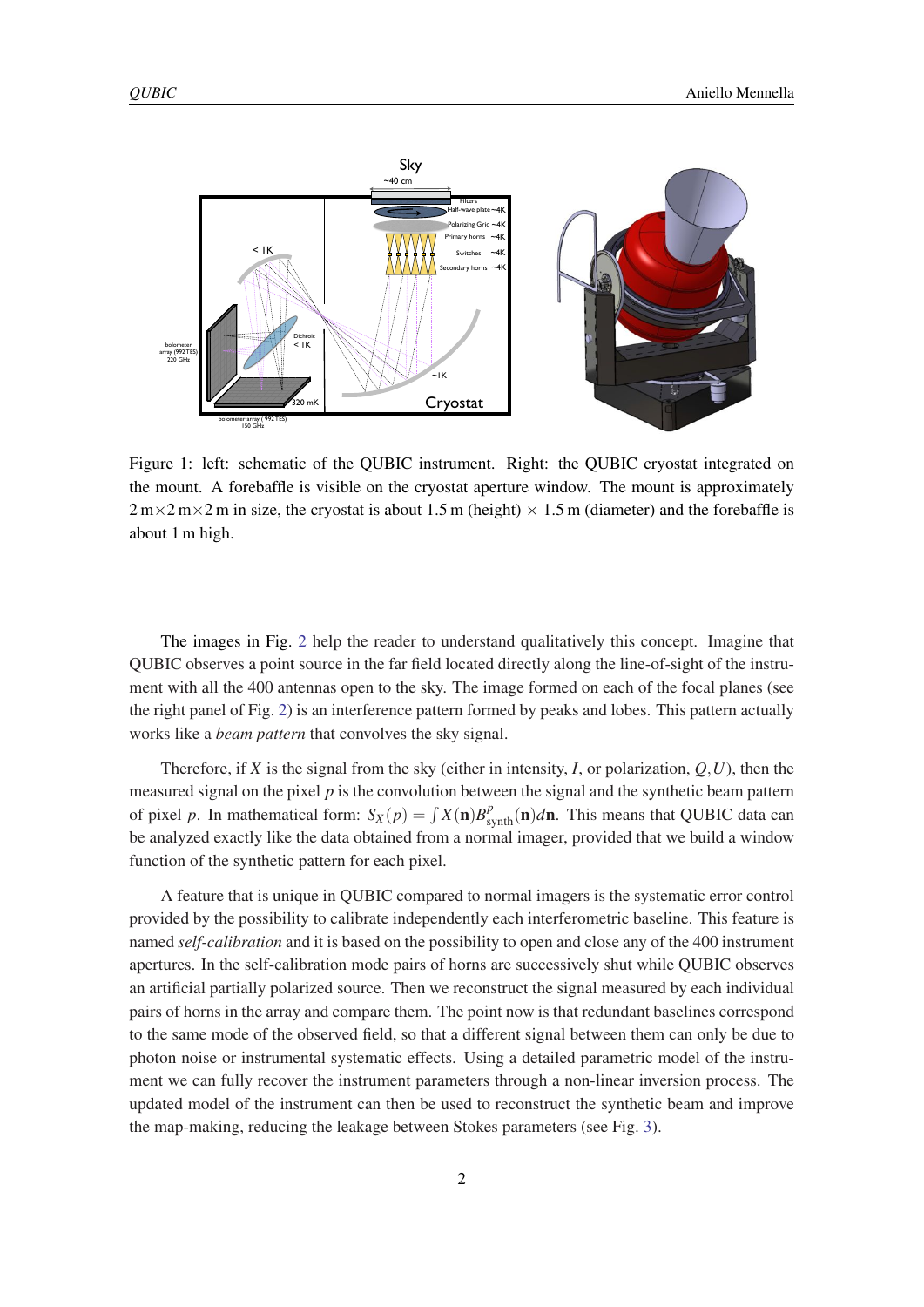<span id="page-4-0"></span>

Figure 2: left: QUBIC aperture plane showing all 400 antennas open to the sky. Right: the interference pattern formed on each of the focal planes when the instrument is observing a far point source located vertically along the instrument line-of-sight. The *u* and *v* coordinates are defined as:  $u = \sin \theta \cos \phi$  and  $v = \sin \theta \sin \phi$ , where  $\theta$  and  $\phi$  are the angles on the celestial sphere defining the synthetic beam.

Figure 3: improvement in the power spectrum estimation exploiting self calibration according to three calibration schemes. Even with 1 s per baseline (corresponding to a full day dedicated to self-calibration) we can reduce significantly the  $E \rightarrow B$  leakage. This leakage can be further reduced by spending more time in self-calibration (adapted from  $[3]$  $[3]$  $[3]$ ). The parameter *r* represents the ratio between the amplitudes of the tensor and scalar fluctuations during inflation.



### 4. The QUBIC site and the expected scientific performance

The QUBIC first module will be installed in Argentina, near the city of San Antonio de los Cobres, in the Salta Province. This site has coordinates  $(24° 11 11.7'' S; 66° 28 40.8'' W)$  and an altitude of 4869 m a.s.l.

The left panel in Fig. [4](#page-5-0) (adapted from [[4\]](#page-5-0)) shows the overall site quality. In the plot we see the uncertainty in the tensor-to-scalar ratio, *r*, as a function of the fraction of usable time in the two sites. The circled point shows the estimate for the case in which 12 hours a day are spent in calibration mode. The right panel in Fig. [4](#page-5-0) summarizes the main scientific performance of QUBIC in terms of tensor-to-scalar ratio final uncertainty. In particular the figure shows that with two years of continuous observations with the first module it is possible to reach a value for  $\sigma_r$  of the order of  $10^{-2}$ .